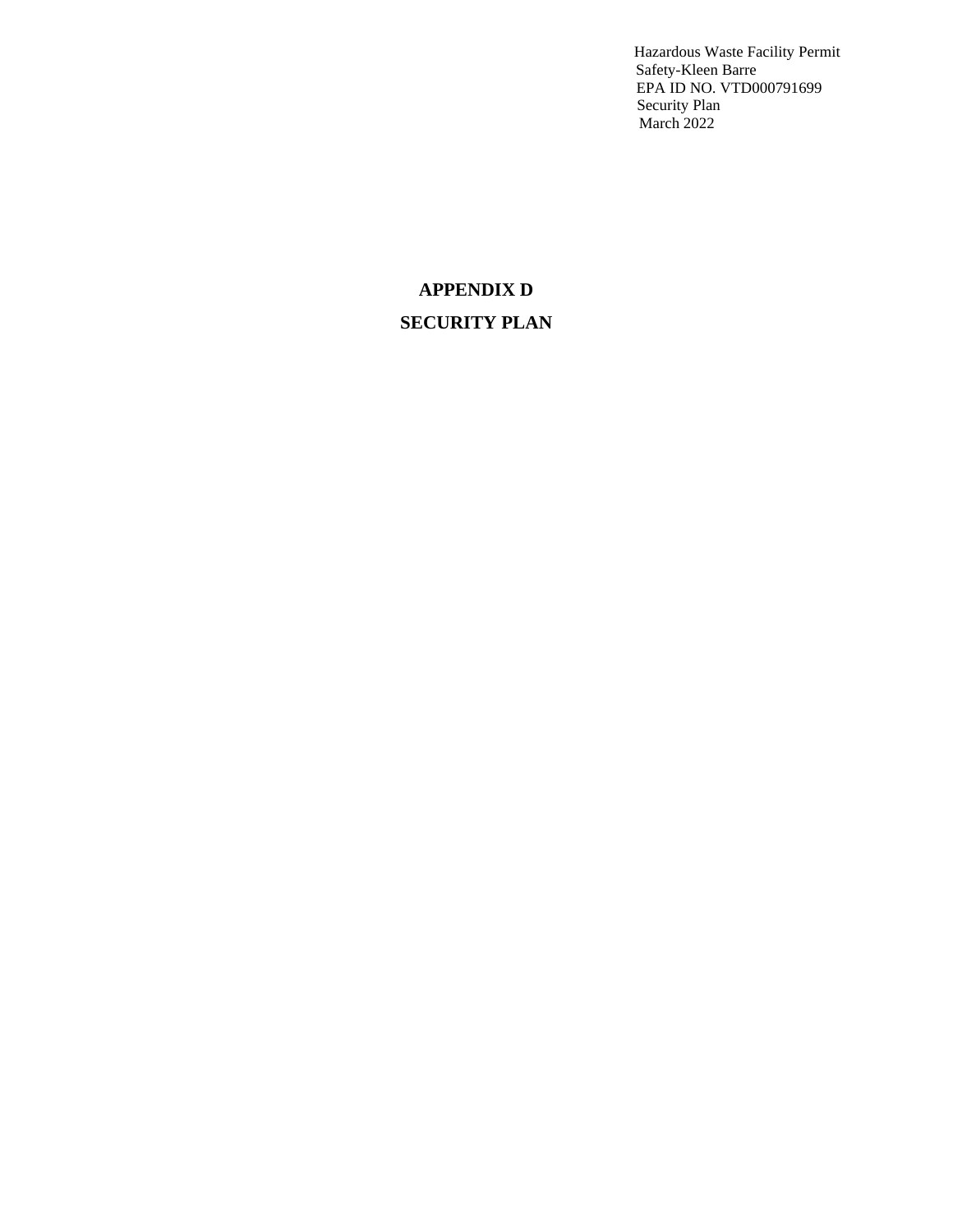Hazardous Waste Facility Permit Safety-Kleen Barre EPA ID NO. VTD000791699 Security Plan March 2022

## **APPENDIX D SECURITY PLAN**

This plan meets the requirements of the Vermont Hazardous Waste Management Regulations (VHWMR) and 40 CFR § 264.14.

## **D – 1.0 SECURITY EQUIPMENT AND PROCEDURES**

The site is secured from unauthorized access by:

- A chain link fence with barbed wire surrounding the facility.
- Gate access that is monitored by closed-circuit video camera and operated from the office and warning signs are posted at the access gate.
- Locks on all exterior doors of the warehouse building (including administrative offices).
- Continuous outdoor lighting during non-daylight hours.
- Controls for tank filling operations located inside the warehouse (wet dumpster).

The facility is secured by a five-foot high chain link fence in good repair and topped by three strands of barbed wire. Warning signs with the legend "Danger - Unauthorized Personnel Keep Out" are posted at the access gate and visible from twenty-five feet. The access gate remains closed and locked during non-operating hours. During operating hours, typically Monday – Friday 7:00 a.m. to 7:00 p.m., the access gate is open and monitored from the office by closedcircuit video camera and company personnel to prevent unauthorized entry. In addition, BSC warehouse and office personnel work areas are in direct line-of-sight of exterior warehouse building doors, and these personnel would observe any person making unauthorized entry during operating hours.

All visitors are required to sign a visitor logbook, maintained in the office reception area, upon arrival to the BSC and then sign out upon departure. While on site, visitors are accompanied by authorized company personnel.

The warehouse building is equipped with a security alarm system (that includes a backup battery power supply), which is activated during non-operating hours using a key code entry pad located beside the main office door. The system is installed on personnel doors leading to the exterior of